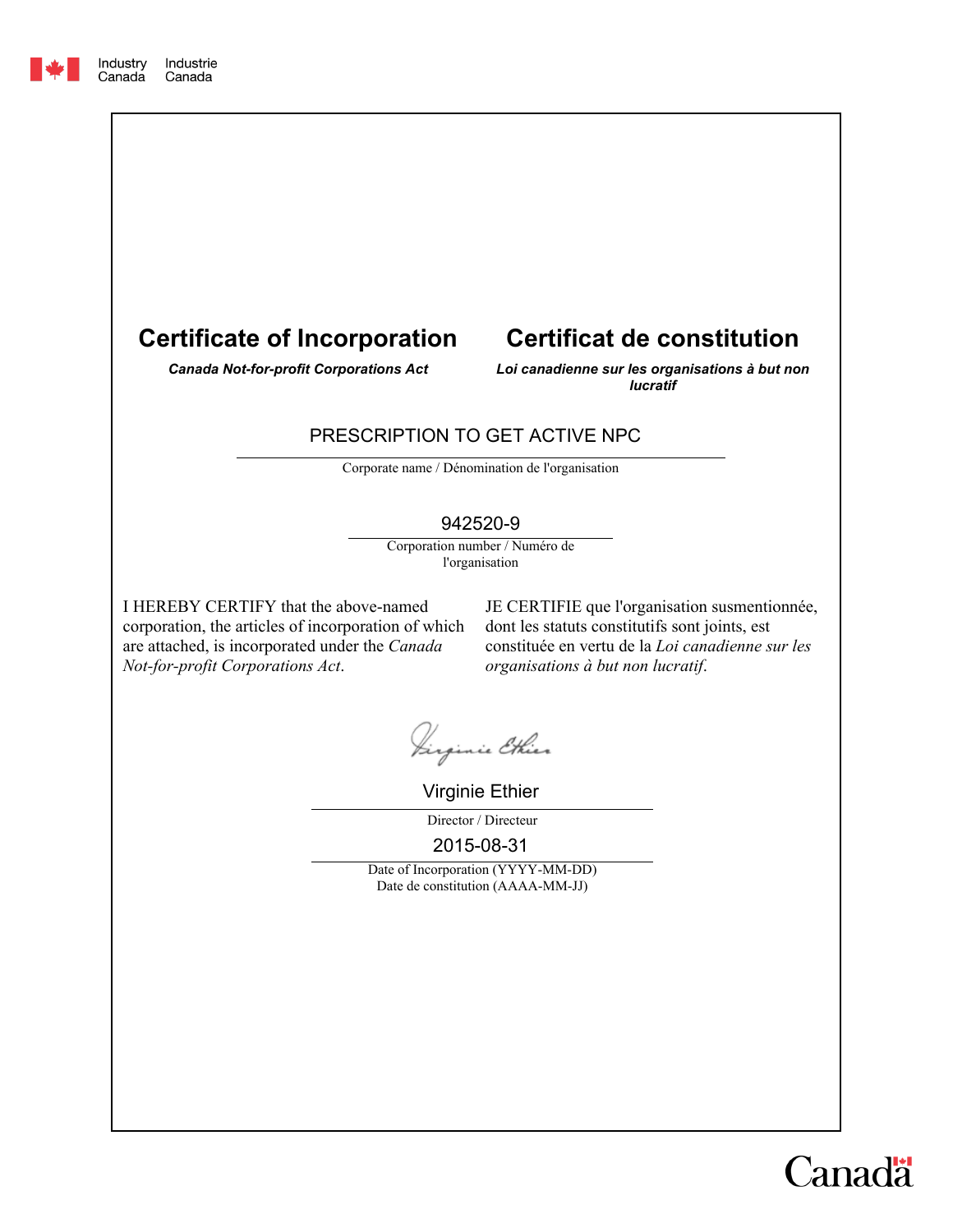

#### **Form 4001 Articles of Incorporation** *Canada Not-for-profit Corporations*

*Act* (NFP Act)

## **Formulaire 4001 Statuts constitutifs**

*Loi canadienne sur les organisations à but non lucratif* (Loi BNL)

| 1              | Corporate name                                                                                                                                            |
|----------------|-----------------------------------------------------------------------------------------------------------------------------------------------------------|
|                | Dénomination de l'organisation                                                                                                                            |
|                | PRESCRIPTION TO GET ACTIVE NPC                                                                                                                            |
| $\overline{2}$ | The province or territory in Canada where the registered office is situated                                                                               |
|                | La province ou le territoire au Canada où est maintenu le siège                                                                                           |
|                | AB                                                                                                                                                        |
| 3              | Minimum and maximum number of directors                                                                                                                   |
|                | Nombres minimal et maximal d'administrateurs                                                                                                              |
|                | Min. $3$<br>Max. 9                                                                                                                                        |
| $\overline{4}$ | Statement of the purpose of the corporation                                                                                                               |
|                | Déclaration d'intention de l'organisation                                                                                                                 |
|                | See attached schedule / Voir l'annexe ci-jointe                                                                                                           |
| 5              | Restrictions on the activities that the corporation may carry on, if any                                                                                  |
|                | Limites imposées aux activités de l'organisation, le cas échéant                                                                                          |
|                | None                                                                                                                                                      |
| 6              | The classes, or regional or other groups, of members that the corporation is authorized to establish                                                      |
|                | Les catégories, groupes régionaux ou autres groupes de membres que l'organisation est autorisée à établir                                                 |
|                | See attached schedule / Voir l'annexe ci-jointe                                                                                                           |
| $\overline{7}$ | Statement regarding the distribution of property remaining on liquidation                                                                                 |
|                | Déclaration relative à la répartition du reliquat des biens lors de la liquidation                                                                        |
|                | See attached schedule / Voir l'annexe ci-jointe                                                                                                           |
| 8              | Additional provisions, if any                                                                                                                             |
|                | Dispositions supplémentaires, le cas échéant                                                                                                              |
|                | See attached schedule / Voir l'annexe ci-jointe                                                                                                           |
| 9              | <b>Declaration:</b> I hereby certify that I am an incorporator of the corporation.<br>Déclaration : J'atteste que je suis un fondateur de l'organisation. |
|                | $Name(s) - Nom(s)$<br>Original Signed by - Original signé par                                                                                             |
|                | Len Frank<br>Len Frank                                                                                                                                    |

Len Frank

A person who makes, or assists in making, a false or misleading statement is guilty of an offence and liable on summary conviction to a fine of not more than \$5,000 or to imprisonment for a term of not more than six months or to both (subsection 262(2) of the NFP Act).

La personne qui fait une déclaration fausse ou trompeuse, ou qui aide une personne à faire une telle déclaration, commet une infraction et encourt, sur déclaration de culpabilité par procédure<br>sommaire, une amende maximale

You are providing information required by the NFP Act. Note that both the NFP Act and the *Privacy Act* allow this information to be disclosed to the public. It will be stored in personal<br>information bank number IC/PPU-049

Vous fournissez des renseignements exigés par la Loi BNL. Il est à noter que la Loi BNL et la *Loi sur les renseignements personnels* permettent que de tels renseignements soient divulgués au public. Ils seront stockés dans la banque de renseignements personnels numéro IC/PPU-049.

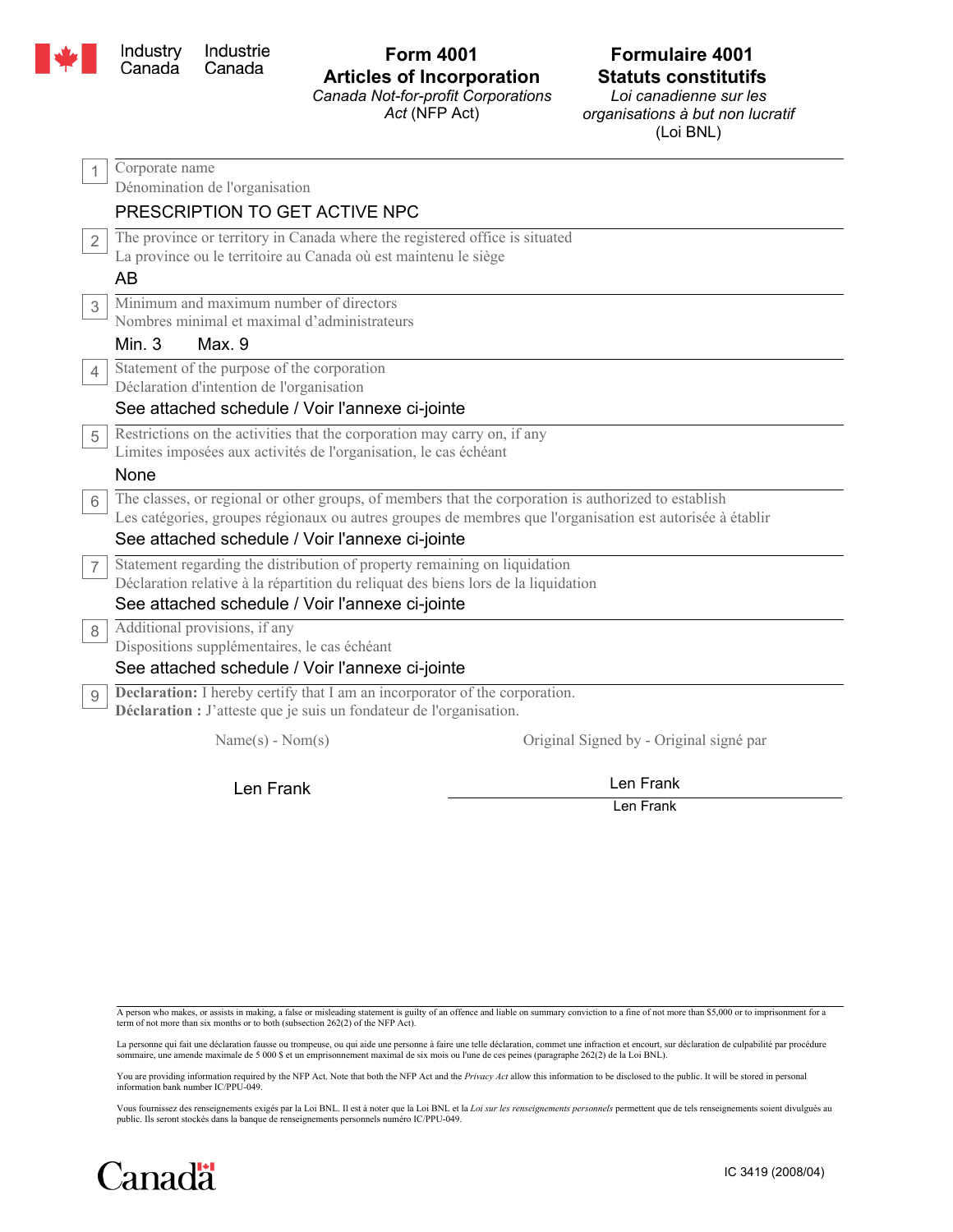## Schedule / Annexe Purpose Of Corporation / Déclaration d'intention de l'organisation

To reduce the incidence of certain diseases by promoting participation in physical activity and reduction of sedentary behaviour by coordinating the efforts of primary care networks and community recreation organizations.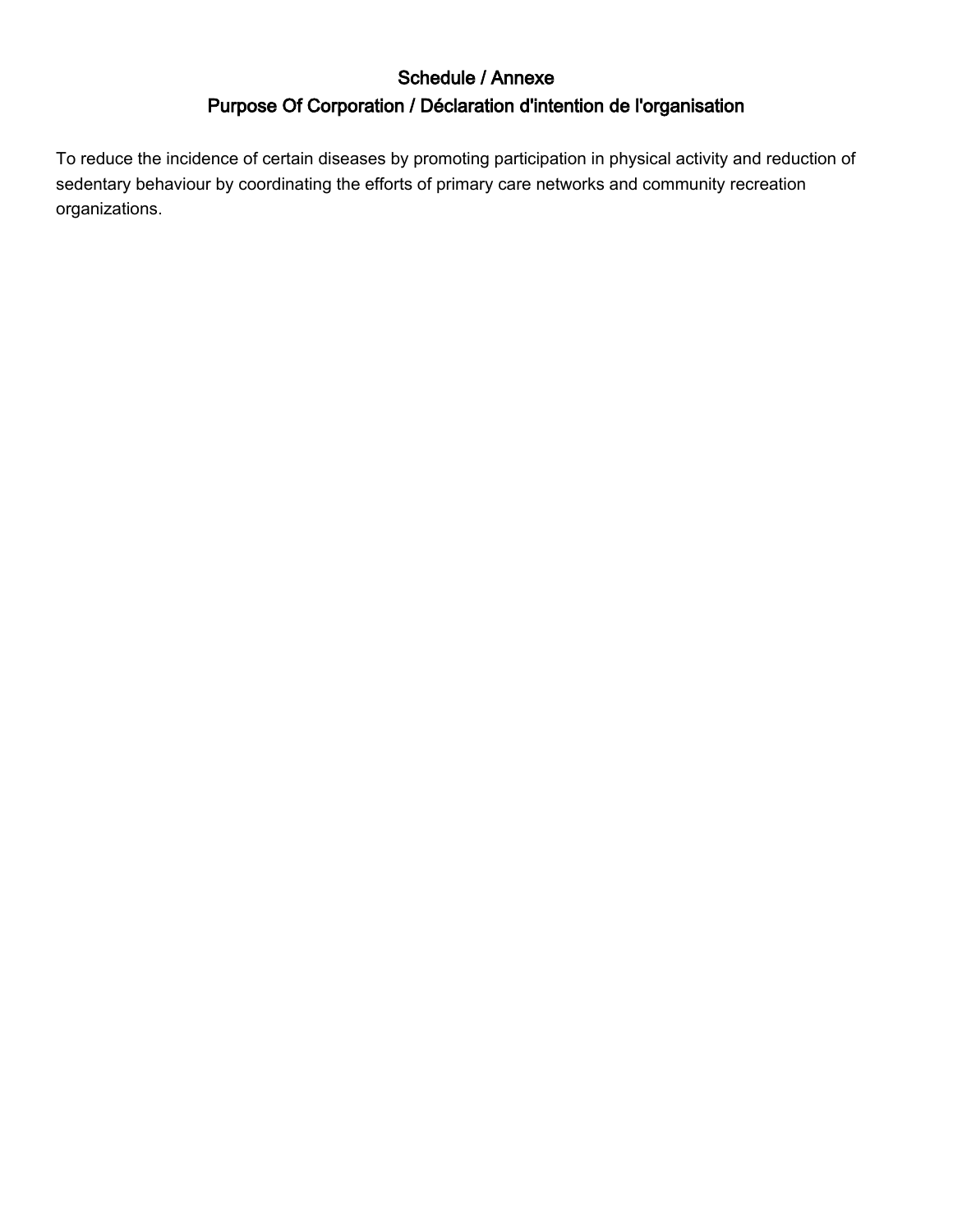## Schedule / Annexe Classes of Members / Catégories de membres

The Corporation is authorized to establish one class of members. Each member shall be entitled to receive notice of, attend and vote at all meetings of the members of the Corporation.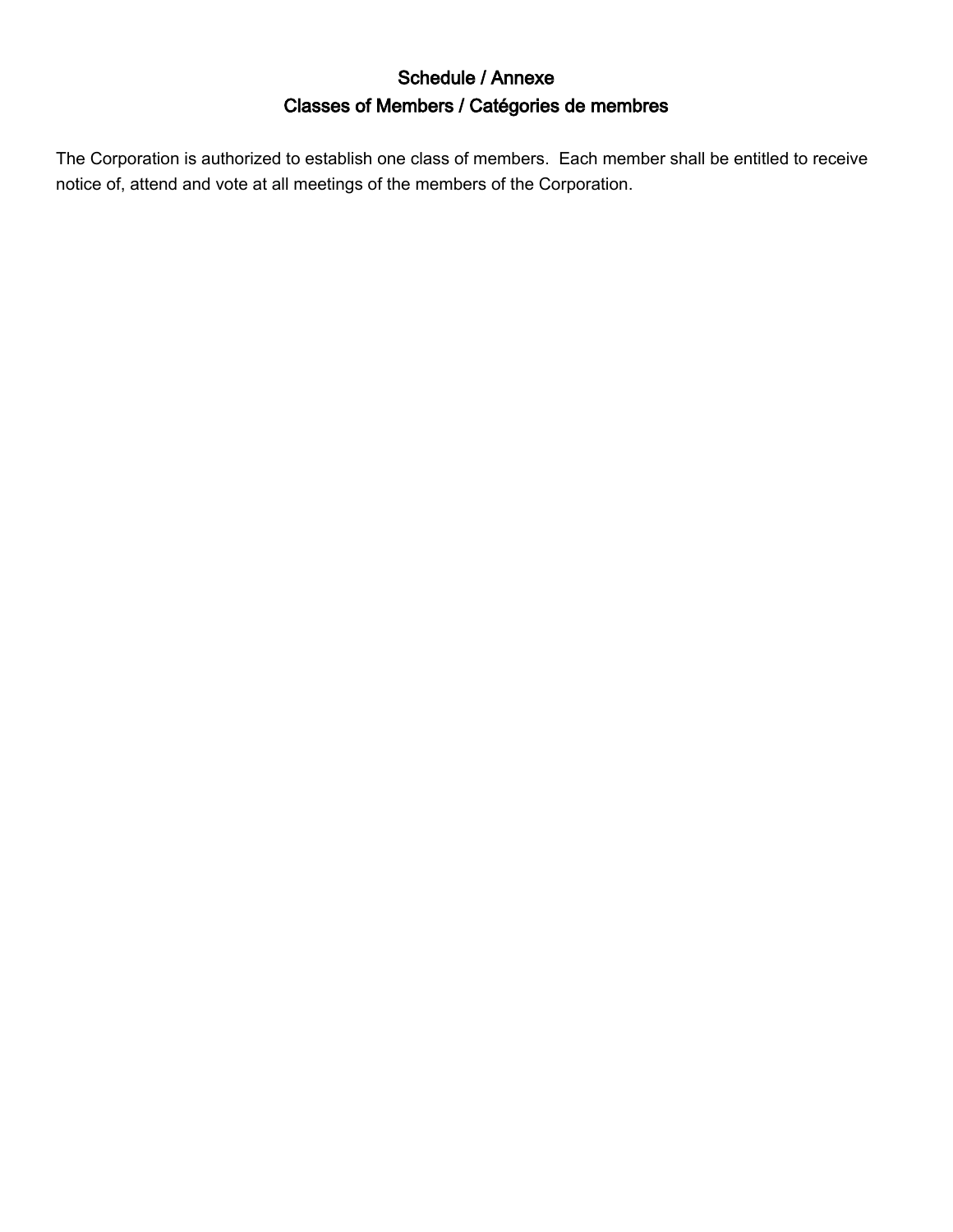### Schedule / Annexe

## Distribution of Property on Liquidation / Répartition du reliquat des biens lors de la liquidation

Any property remaining on liquidation of the Corporation after discharge of liabilities, shall be distributed to one or more qualified donees within the meaning of subsection 248(1) of the Income Tax Act.